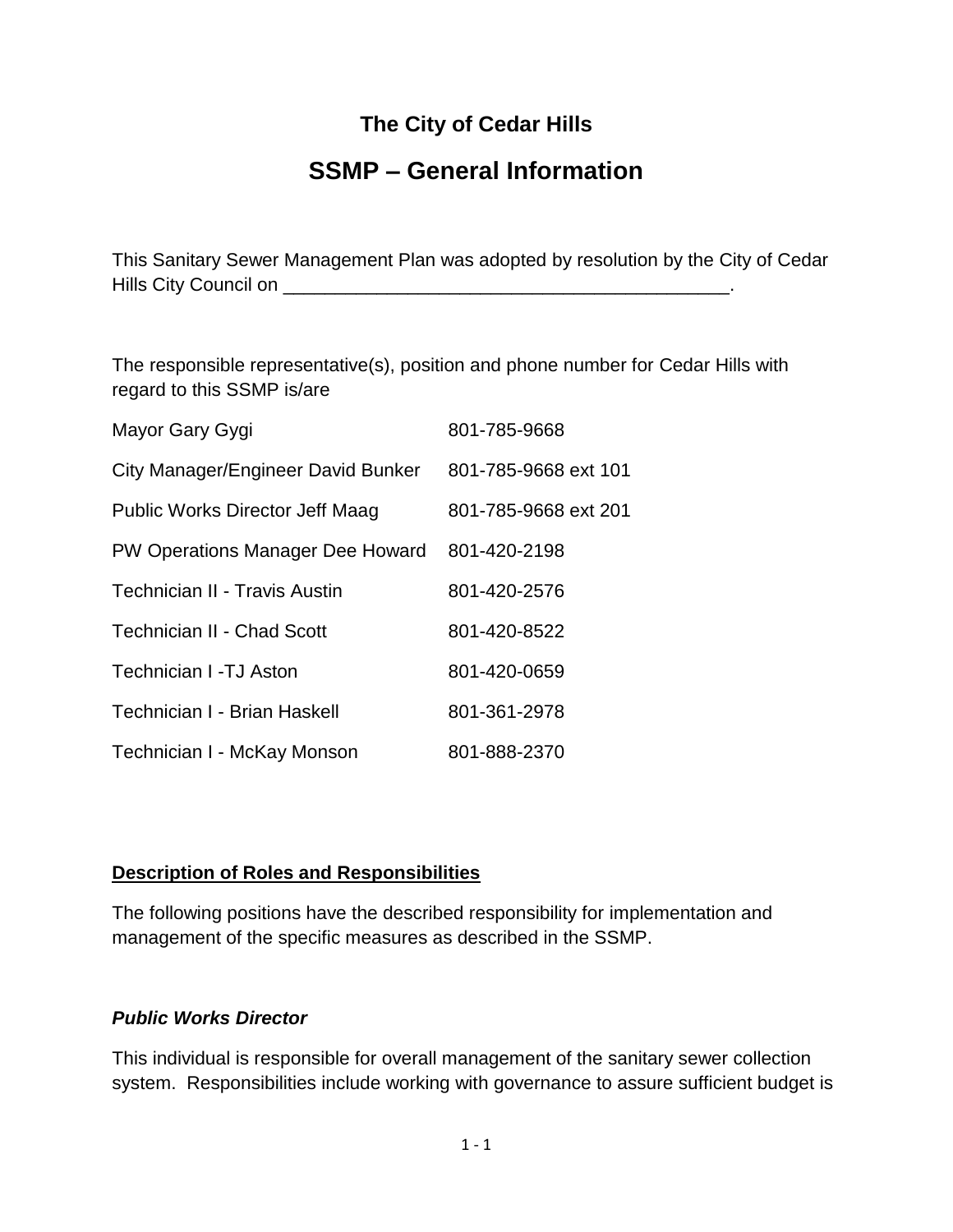allocated to implement the SSMP, maintenance of the SSMP documentation, development of a capital improvement program and general supervision of all staff.

## *Operations Manager/Technician II*

This individual is responsible for daily implementation of the SSMP. This includes maintenance activities, compliance with SORP requirements, and monitoring and measurement reporting requirements.

## *Pretreatment Program Coordinator/ Timpanogos Special Service District*

This individual is responsible for implementation of the pretreatment program including the fats oil and grease program.

## *Engineer*

This individual is responsible for the development and maintenance of collection system design standards, maintenance of collection system mapping and maintenance of the SECAP program.

Below is the organization chart associated with the SSMP